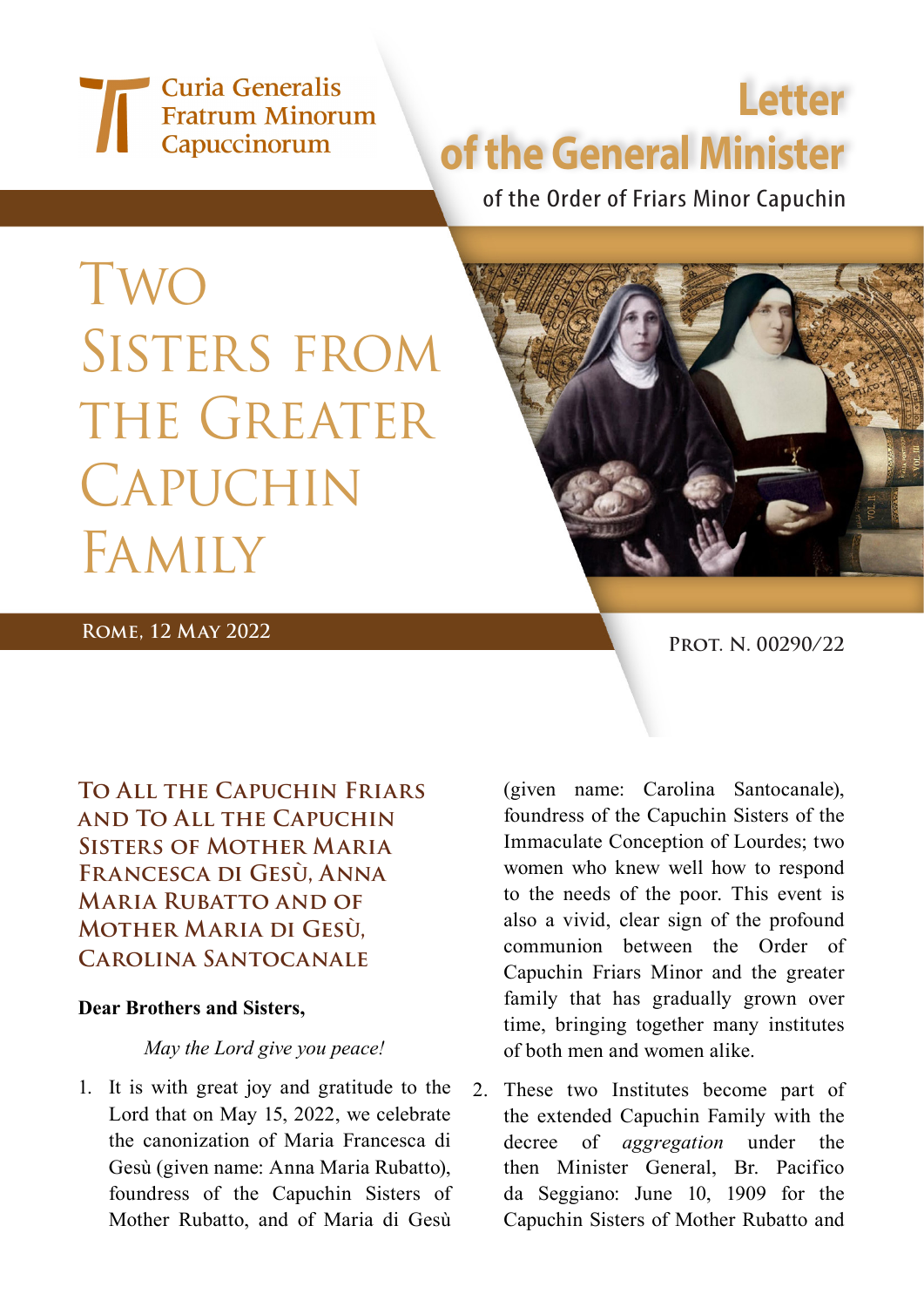December 8, 1909 for the Capuchins of the Immaculate Conception of Lourdes. Since then, they have shared with us the gift that St. Francis of Assisi received from the Lord: to live together in poverty and in minority.

- 3. The paths of the two foundresses intersected with the Capuchins at different times and in different ways: with Father Angelo da Sestri Ponente for Mother Rubatto and Father Giovanni Maria Schiavo for Mother Santocanale. This is how living *without anything of one's own* took wing in their fledgling fraternities, where God was *All Good, Supreme Good, Totally Good*. As it was for St. Francis – a faithful disciple of Christ – poverty and fraternity became for them a sign of a humble love, which keeps nothing for itself and which finds, in restoring everything to God, authentic peace, perfect joy and happiness and the bond of communion.
- 4. During the time in which the unification of Italy was taking shape, the two sisters in their own particular way joined forces: Mother Maria Francesca di Gesù (Rubatto) worked in the north, and Mother Maria of Jesus (Santocanale) worked in the south; all the while, they shared a line of continuity with respect to charity and dedication to the poorest of the poor. The poor also meant to Mother Rubatto the many who emigrated from Italy to reach Uruguay, Argentina and Brazil; while the poor meant to Mother Santocanale those who had lost everything in the land of Sicily – among them, those who were alone, orphaned or without any assistance and material support.

 From this point forward, through brief glimpses into their lives, we will be able to grasp how fruitful their «yes» had become, and how the abundance of graces that the Lord had given them also flowed back to the Capuchin friars.

5. **Maria Francesca di Gesù, known in the world as Anna Maria Rubatto**, was born in Carmagnola (Turin) on February 14, 1844. At the age of four she lost her father, and then at nineteen, her mother as well. She then left her birthplace and moved to Turin where she became the lady-in-waiting of a noblewoman named Marianna Scoffone, while also dedicating herself to helping the sick of Cottolengo and teaching catechism.

 In the summer of 1883, she went to Loano (Genova). Leaving church one day, she encountered a young unskilled worker who suffered a head injury due to a stone which had fallen from nearby scaffolding. She helped him without hesitation. The building under construction was intended to house a female community for which Capuchin Father Angelico of Sestri Ponente was in search of a leader. He sensed that Anna Maria was the person he was looking for.

 At age forty and living a routine life, she was startled by this. After intense prayer and the advice of her spiritual director, and of St. John Bosco as well, she decided to be part of the new religious family. Thus, on January 23, 1885, the Institute of the Capuchin Tertiary Sisters of Loano was born (since 1973, the Capuchin Sisters of Mother Rubatto).

 With the new name of Sister Maria Francesca di Gesù, Anna Maria was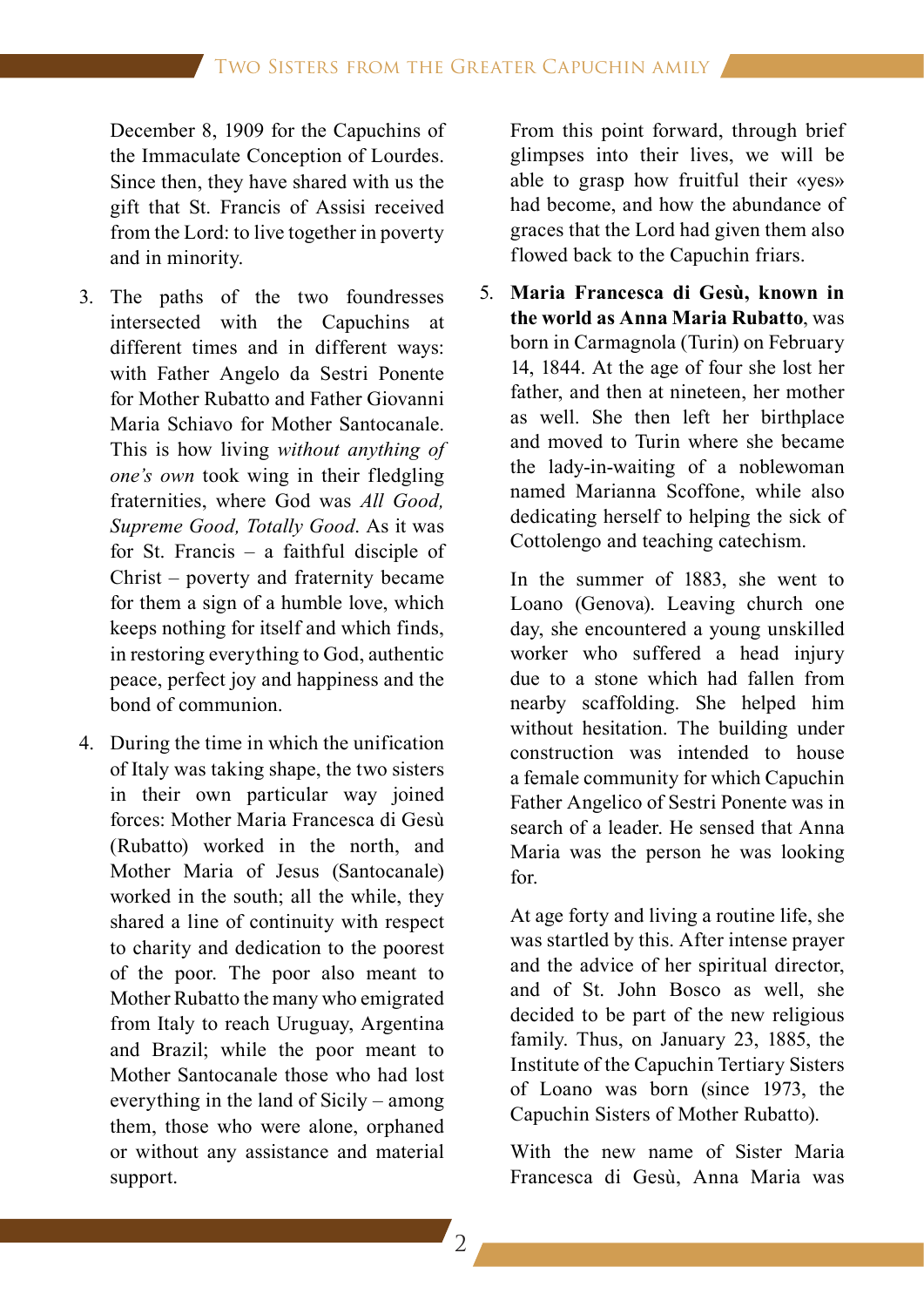made the first superior by mandate of the Archbishop of Genoa. After only three years, the Institute was in full expansion. In 1892, she personally opened a house in Montevideo, Uruguay. Then in 1899, she opened the house in Alto Alegre, north of Brazil, in order to help the "St. Joseph of Providence" mission of the Capuchin friars there. On March 13, 1901, only eighteen months after they arrived, all seven nuns were killed, along with the four Capuchin friars, two tertiaries and 240 faithful.

 In 1902 Mother Maria Francesca embarked on her last journey, which would last for two years, from Genoa to Montevideo. She died in Montevideo on August 6, 1904. On October 10, 1993, in St. Peter's Basilica, she was beatified by St. John Paul II.

6. **Maria di Gesù, known in the world as Carolina Santocanale**, was born in Palermo on October 2, 1852. From the time of her childhood, she cultivated a desire to enter the monastery of St. Caterina, meeting opposition from her parents.

 In 1880, she moved to Cinisi and lived with her grandmother. After a long illness, she had met Blessed Giacomo Cusumano (who started "*Boccone del povero*") and soon afterward embarked on a new initiative based upon the Franciscan Rule with the help of her parish priest. On June 13, 1887, together with other young women, she received the tertiary habit in the church of the Collegio di Maria in Cinisi.

 Since the location chosen for them to live their common life was found to be

lacking, she obtained permission from her parents to live in her grandparents' house, into which she and her first companions moved on February 11, 1891. She immediately began her apostolate of visiting and serving the poor and the sick. Later, she also took in a number of orphans.

 As the number of sisters increased more and more, she felt the need to adopt a rule, which was granted to her together with the decree of aggregation as an institute to the Order of Capuchin Friars Minor. On June 13, 1910, Carolina, with the new name of Maria di Gesù, was vested with the Capuchin habit.

 The dramatic impact of the First World War was also felt by the Institute, but their trials grew even more intense when the Archbishop of Monreale, while praising the work they were doing, called upon her to close their novitiate since they lacked the means for subsistence.

 Discouragement and misunderstandings began to take a toll on her health. The «Lady», as she was respectfully called by the devoted people of Cinisi, was forced by her brothers to move to Palermo and look after herself. She regained her strength and returned to the Institute. On January 24, 1923, the archbishop sent her an order to reopen the novitiate and the decree confirming the Institute. She died on January 27, 1923 in Cinisi. On June 13, 2016, she was beatified in the Cathedral of Monreale.

7. The great value of aggregation in the Order, as it is attested to in this double canonization, recalls participation in the precious and unique spiritual wealth of